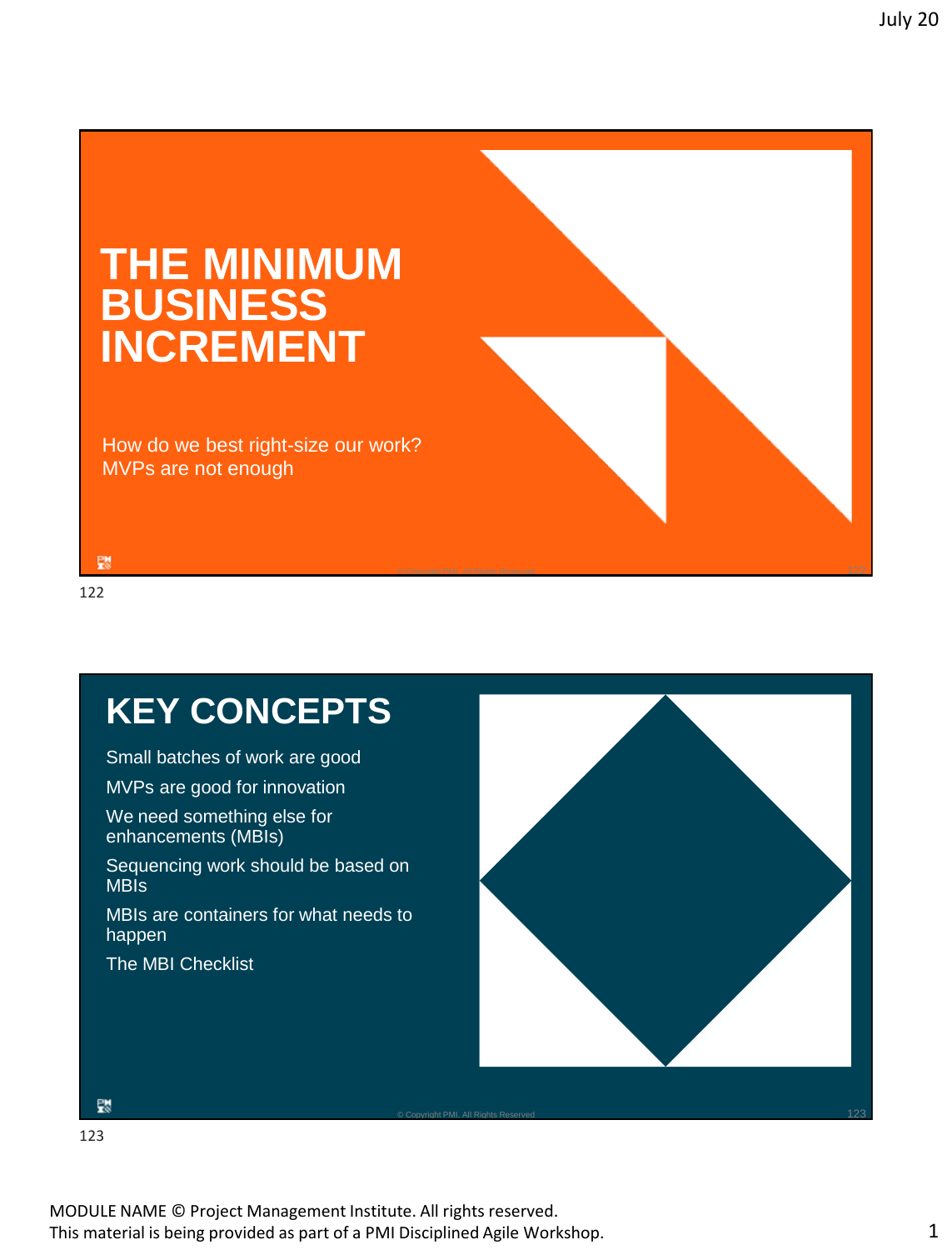

BUSINESS ARCHITECT RTE PRODUCT MANAGER PRODUCT /PrgM OWNERS eam Backlogs **Team Backlogs DevOps Intake Process** Program backlog (MBIs/MVPS) SUPPORT MARKETING **PM** Disciplined **Ops** … *Feedback loops are not shown but are present throughout the value stream* © Copyright PMI, Inc. All Rights Reserved

125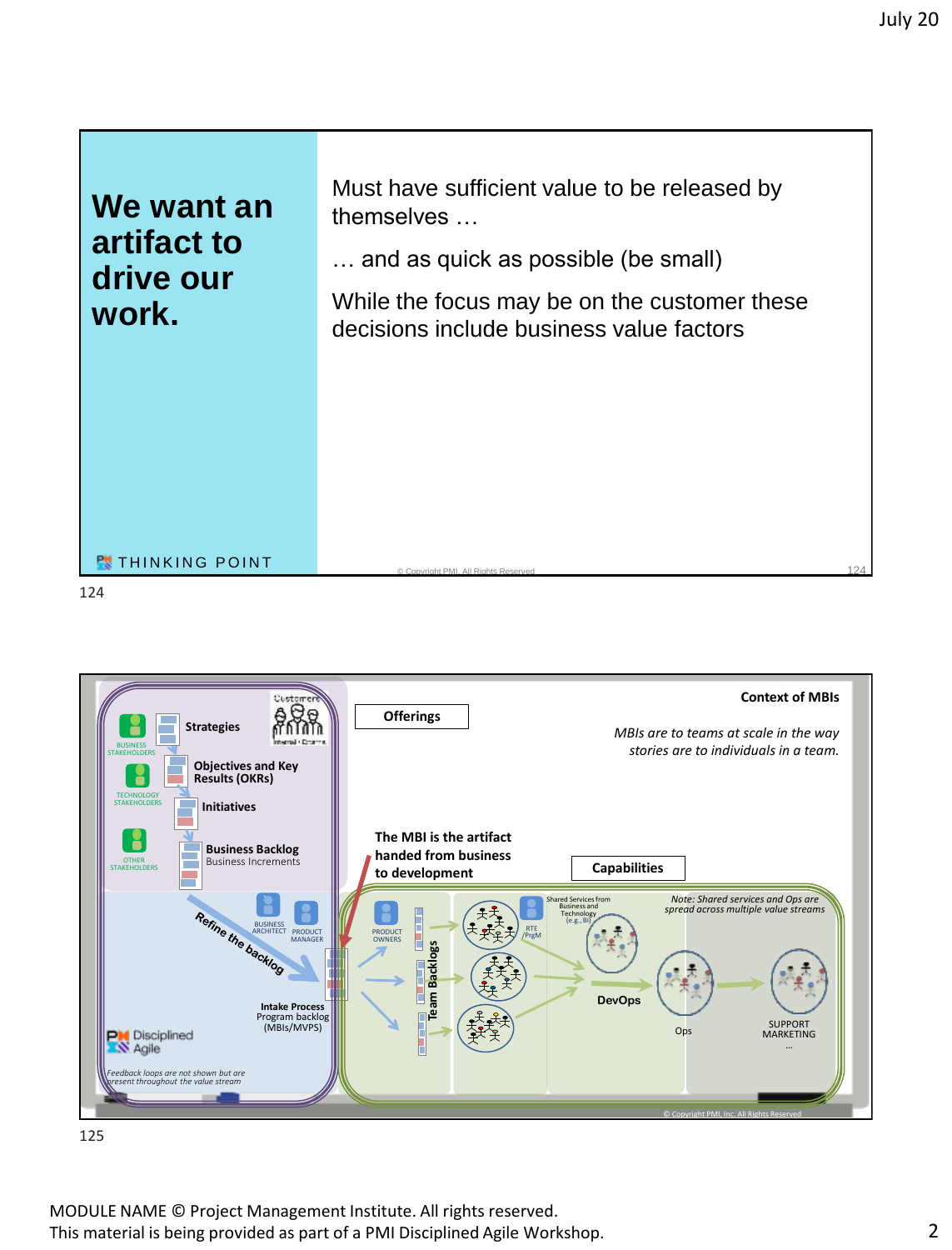|                                              | The smallest piece of work to be used to validate<br>a hypothesis about a potential product. |
|----------------------------------------------|----------------------------------------------------------------------------------------------|
| <b>Minimum</b>                               | Geared towards startups.                                                                     |
| <b>Viable</b><br><b>Product</b>              | First time a product/service is released.                                                    |
| (MVP)                                        | Usually built by a small team or teams dedicated<br>to this MVP that can pivot               |
| <b>Using Eric Ries'</b><br><b>Definition</b> | But, what do you do when:                                                                    |
| <b>Originated with</b>                       | • You are an established company?                                                            |
| <b>Frank Robinson 2001</b>                   | • It is an enhancement to an existing<br>product/service?                                    |
|                                              | • Multiple teams are required to build it and they<br>are not aligned?                       |
| <b>PU</b> DEFINITION-                        | 126<br>© Copyright PMI. All Rights Reserved                                                  |
| L26                                          |                                                                                              |



**PM** DEFINITION  $\Diamond$ 

The minimum amount of *value that can be built, deployed and realize value for* that makes sense from a business perspective.

It contains all the *pieces required* for realization of value and for sustaining that realization.

As well as the *capabilities needed* to create it.



127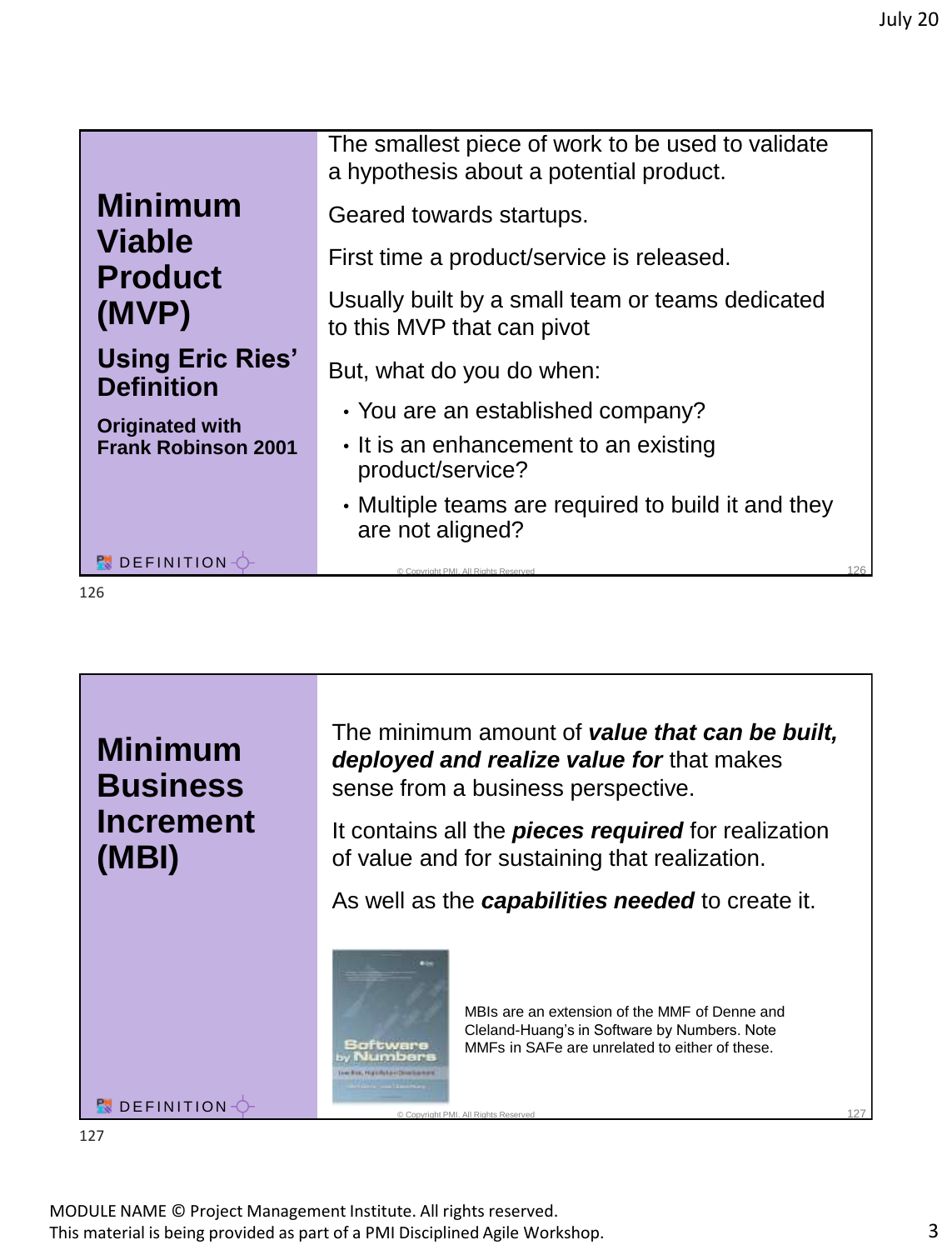



129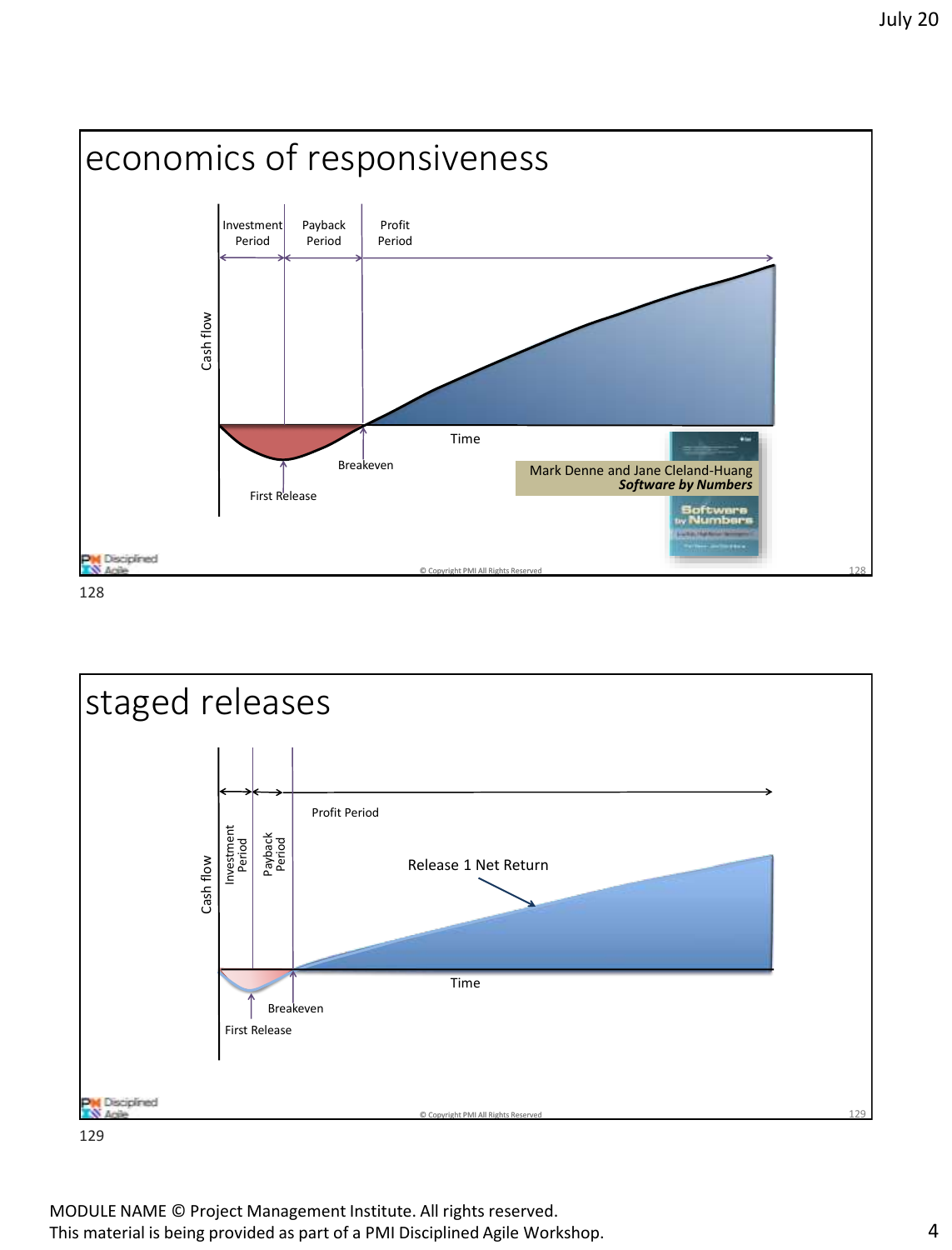



131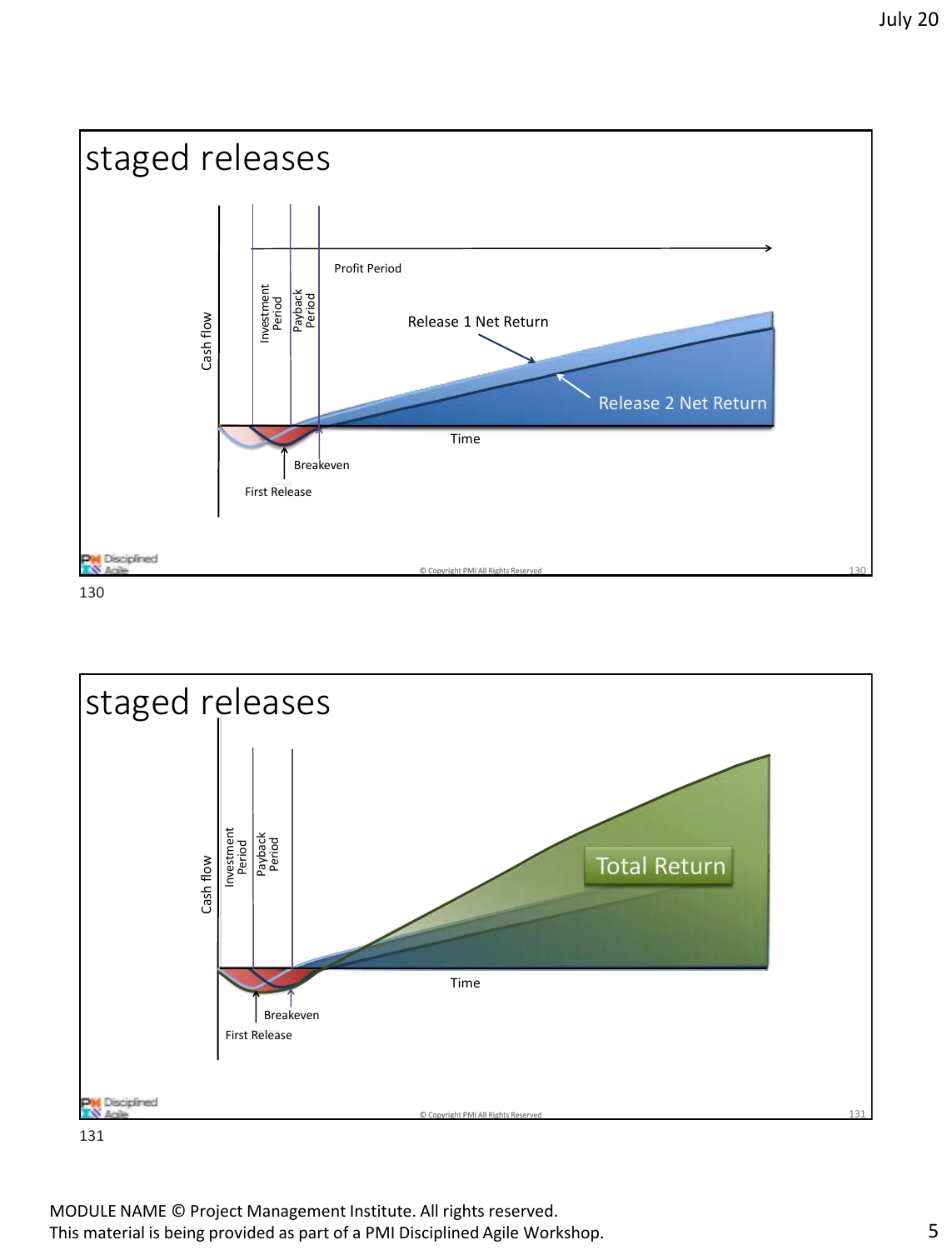

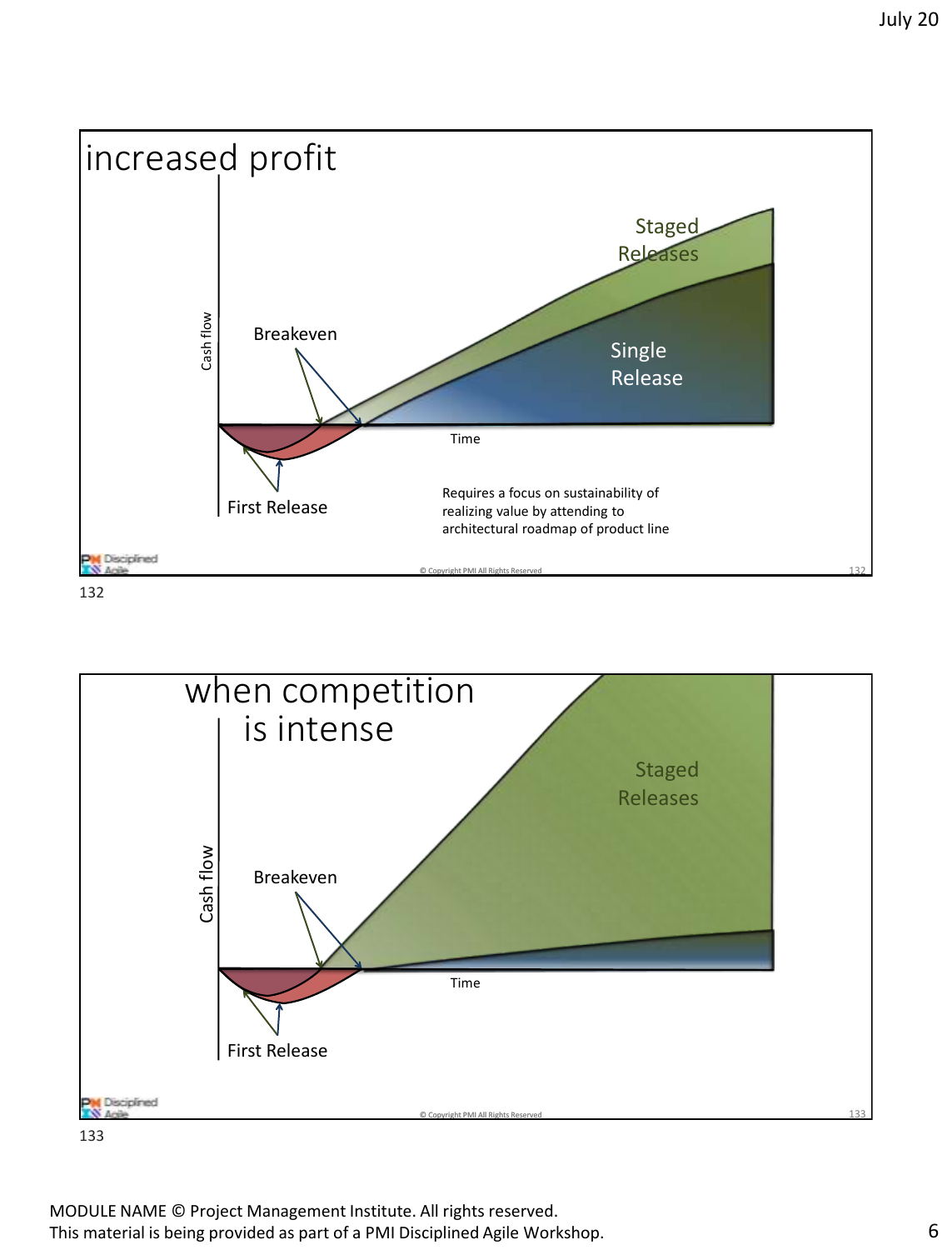

*Chunk it small but do it all (until something with more value comes along) Inspired by David Marquette – Leadership is Language But read Turn the Ship Around first*

 $\circ$  Copyright PMI. All Rights Reserved 134  $\,$ 

ęн

134



135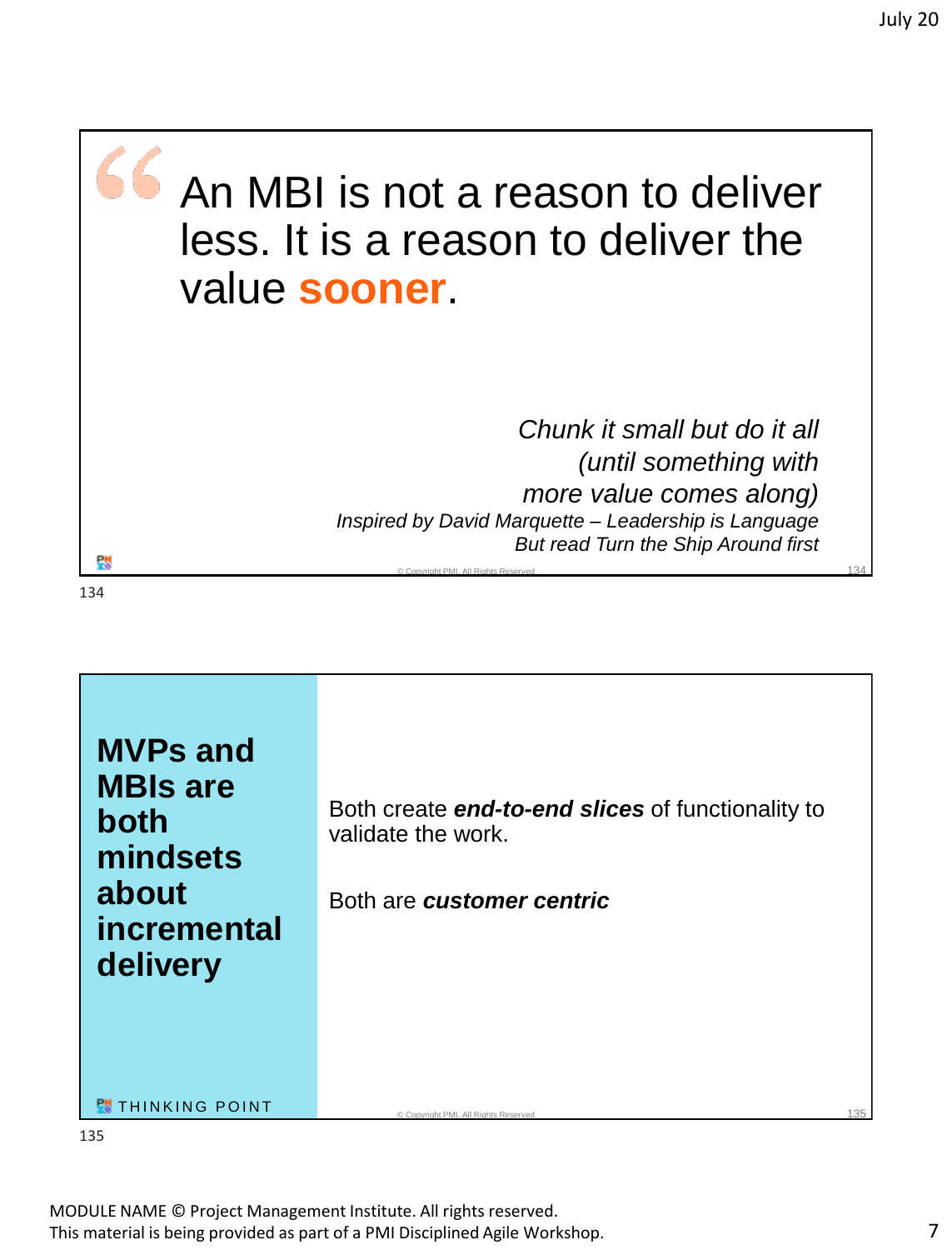| <b>Investment</b>        | An MVP is an investment in discovering<br>whether a new product is viable.                                                         |     |
|--------------------------|------------------------------------------------------------------------------------------------------------------------------------|-----|
|                          | An <b>MBI</b> is an investment in enhancing<br>an existing product.                                                                |     |
|                          | If I'm not getting a return on an MBI,<br>that's a problem, if I'm not getting a<br>return on an MVP that's an acceptable<br>risk. |     |
| <b>RU</b> THINKING POINT | © Copyright PML All Rights Reserved                                                                                                | 136 |
| 136                      |                                                                                                                                    |     |

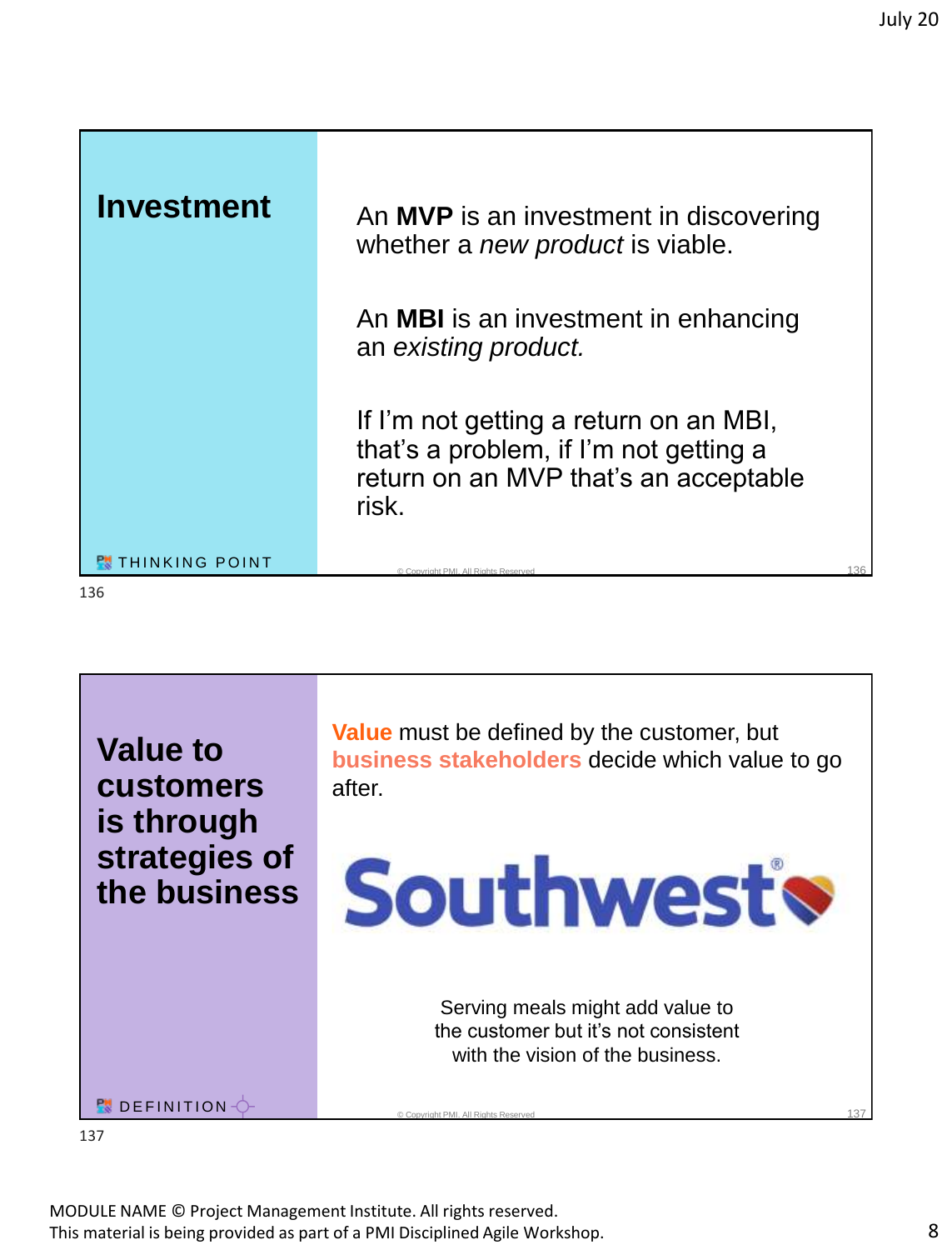



**MVPs** start out small with *just a few features.* Features are added over time. *MVPs thus start small and get larger.*

**MBIs** are created as the next part of an initiative to be built. *Hence, MBIs are the result of decomposing initiatives.*

#### **PU** THINKING POINT

139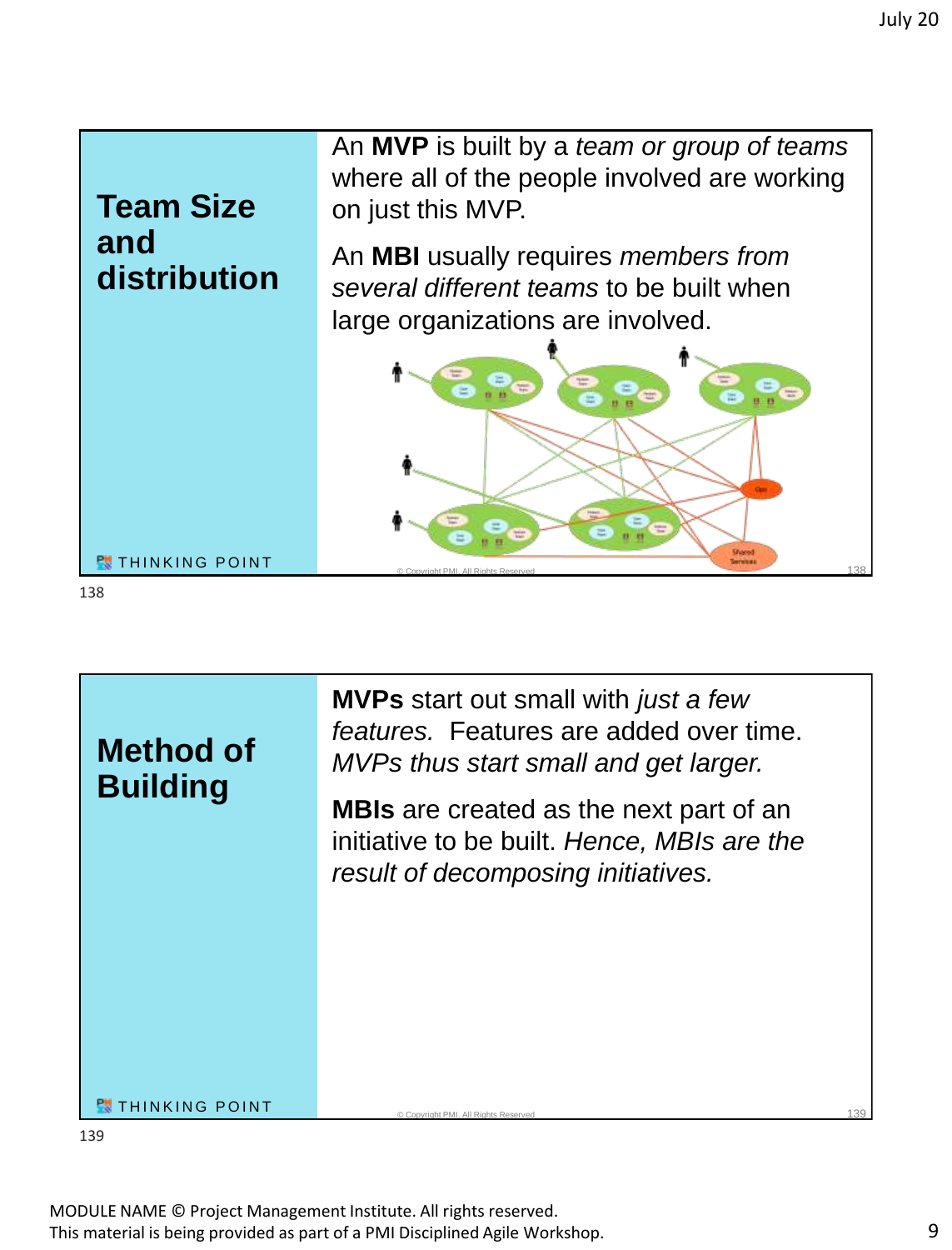### **Customer market**

The team building an **MVP** is in *direct contact* with the customers the MVP is targeted for.

The teams building an **MBI** usually *work through the existing marketing and sales organization* to determine requirements.

#### **PM** THINKING POINT

140

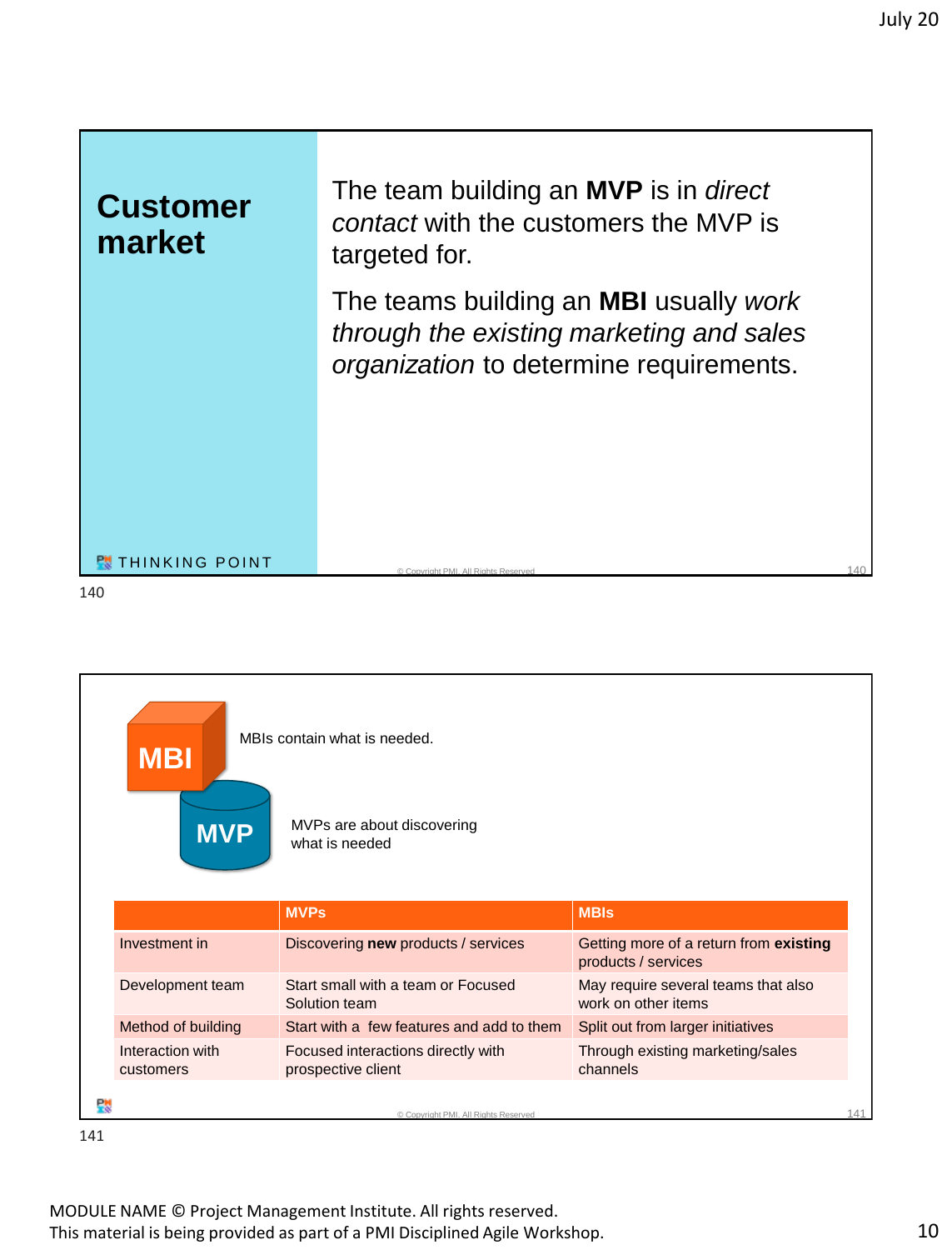Actually, hopefully, never.

Keep a team focused on a client for as long as you can.

But in big organizations, at some point the work requires going across teams.

This is particularly true when there are multiple vertical applications using horizontal applications. **When do we move from MVPs to MBIs?**

© Copyright PMI. All Rights Reserved 142

댒 142

**DISCOVERY** MBIs and MVPs represent the boundary portfolio between business initiatives and **Strategies** development. From the **business stakeholder's**  Objectives and Key Results **perspective** they are the next chunk of business value they will get. **Offerings** Initiatives Define MBIs by focusing on: **Hanagement** • client Poold<br>Proba Minimum Business • market segment **Increments and/or MVPs Geography** Novor OS PARAGO • … Features / Scenario(s)<br>
User Stories<br>
User Stories<br>
Right-sized Stories From the development group's perspective User Stories they are the focus of what they need to build, release and have the customer realize Right-sized Stories value from. Tasks **IMPLEMENTATION** © Copyright PMI. All Rights Reserved 143

143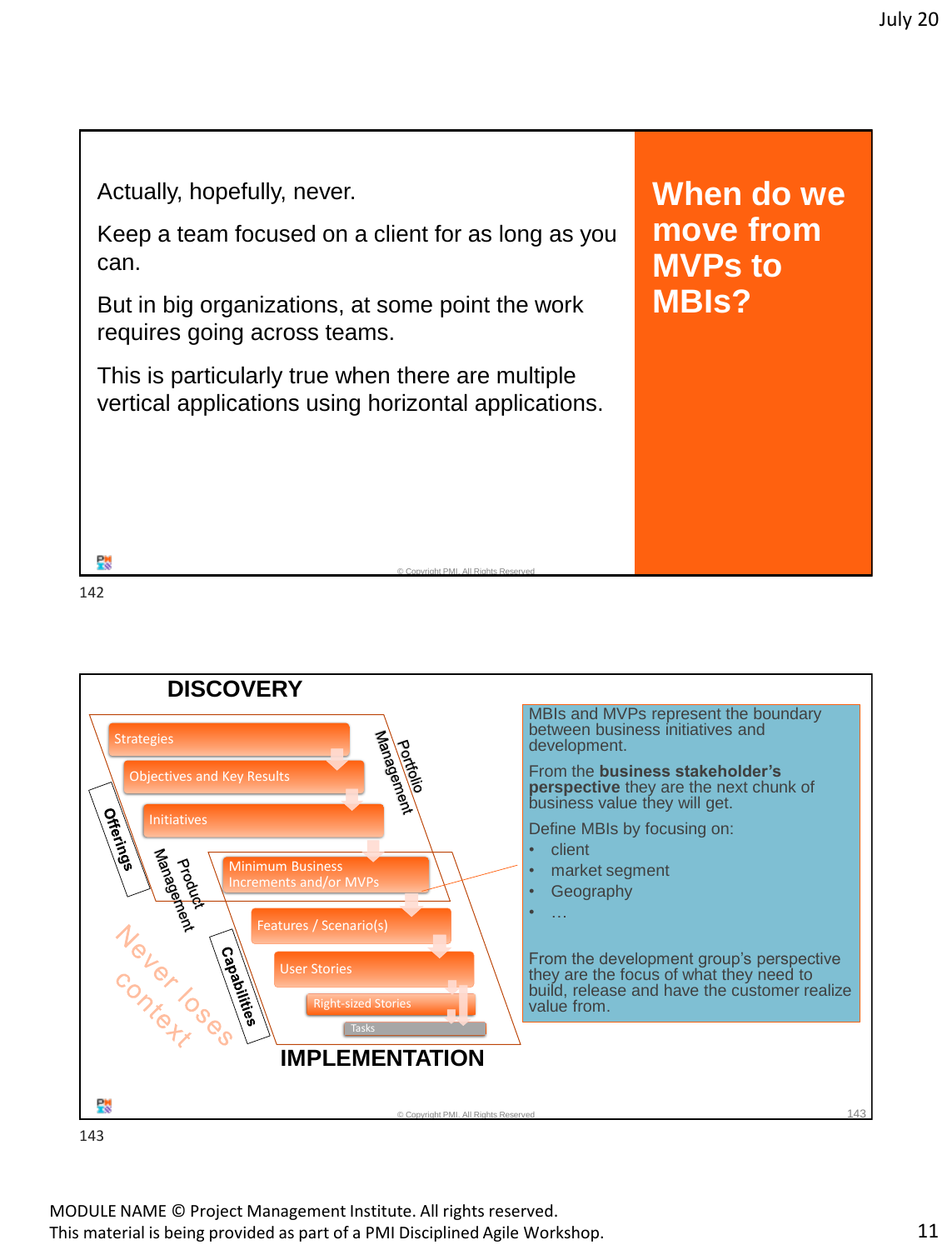# **Job sequencing is the key to economic outcomes.**



If you only quantify one thing, quantify the Cost of Delay. **Don Reinertsen** (Reinertsen 2009)

 $\circ$  Copyright PMI. All Rights Reserved 144  $\,$ 

Calculate cost of delay on MBIs. Value of MVPs is unknown. Epics are too big (not all of an epic is released). Features are too small if they are not complete on their own.

144

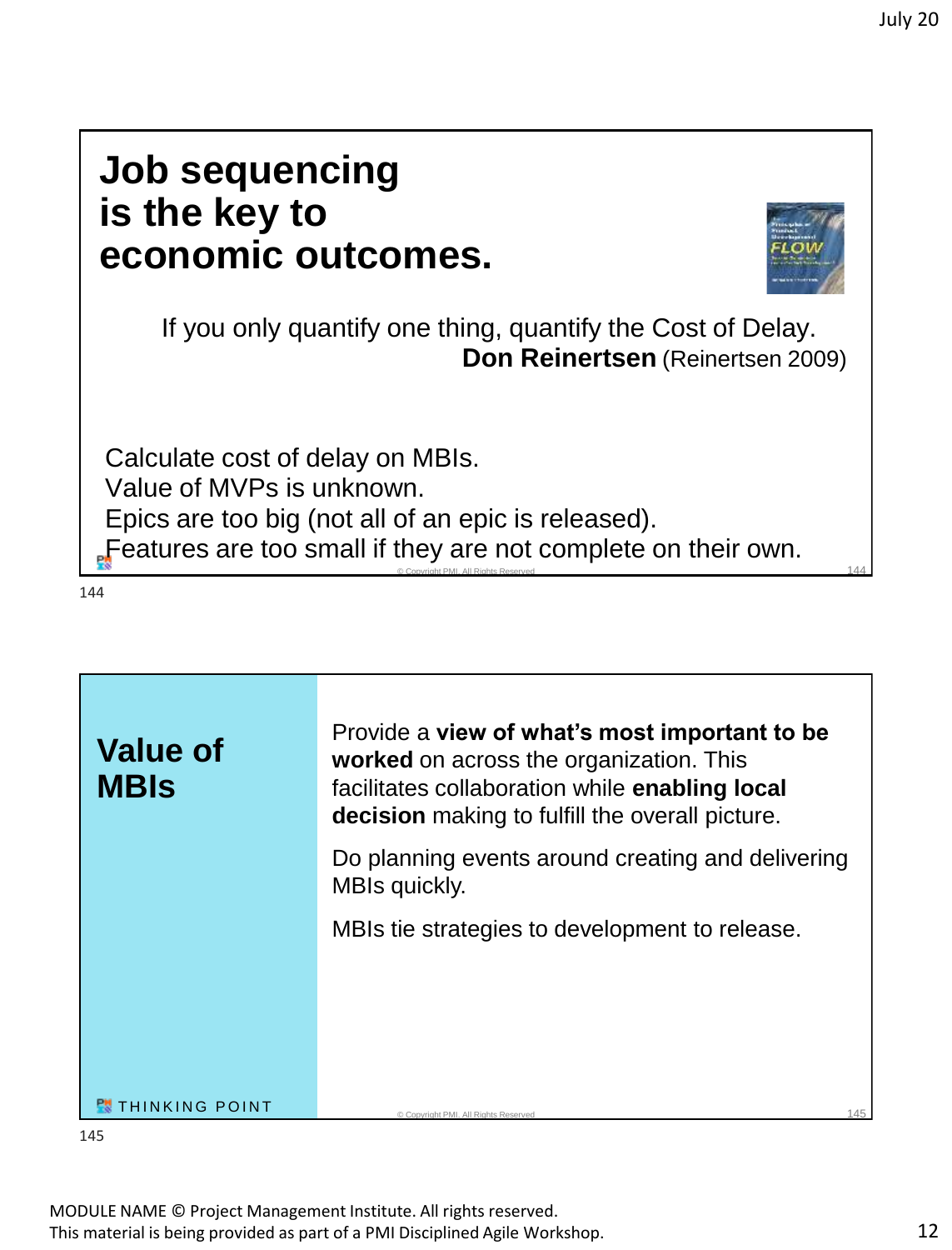### **Do customers know what they want?**

After I show them what they don't want.

> So we want to show them what they don't want *as soon as possible*





**M** Disciplined



147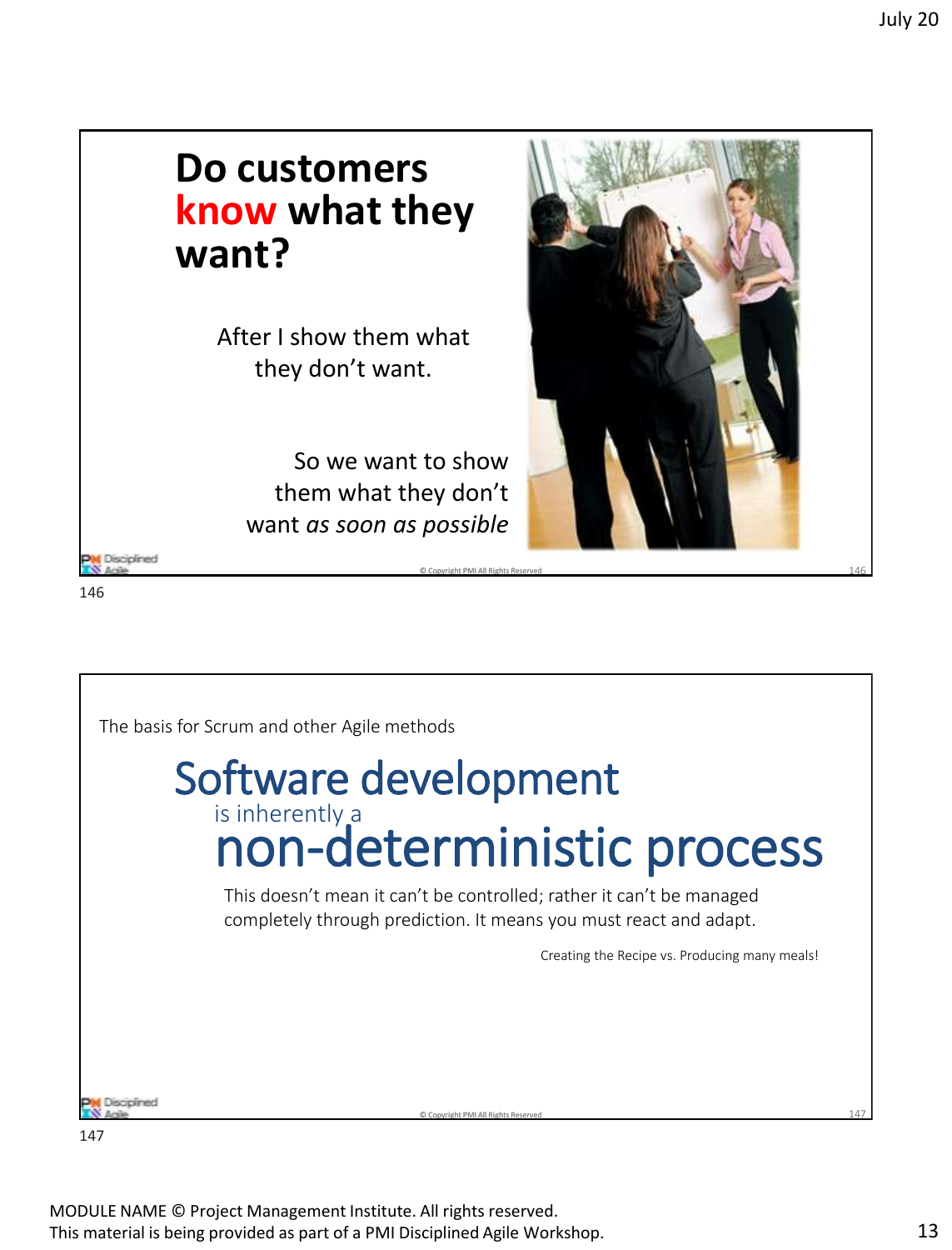

© Copyright PMI All Rights Reserved 148



148

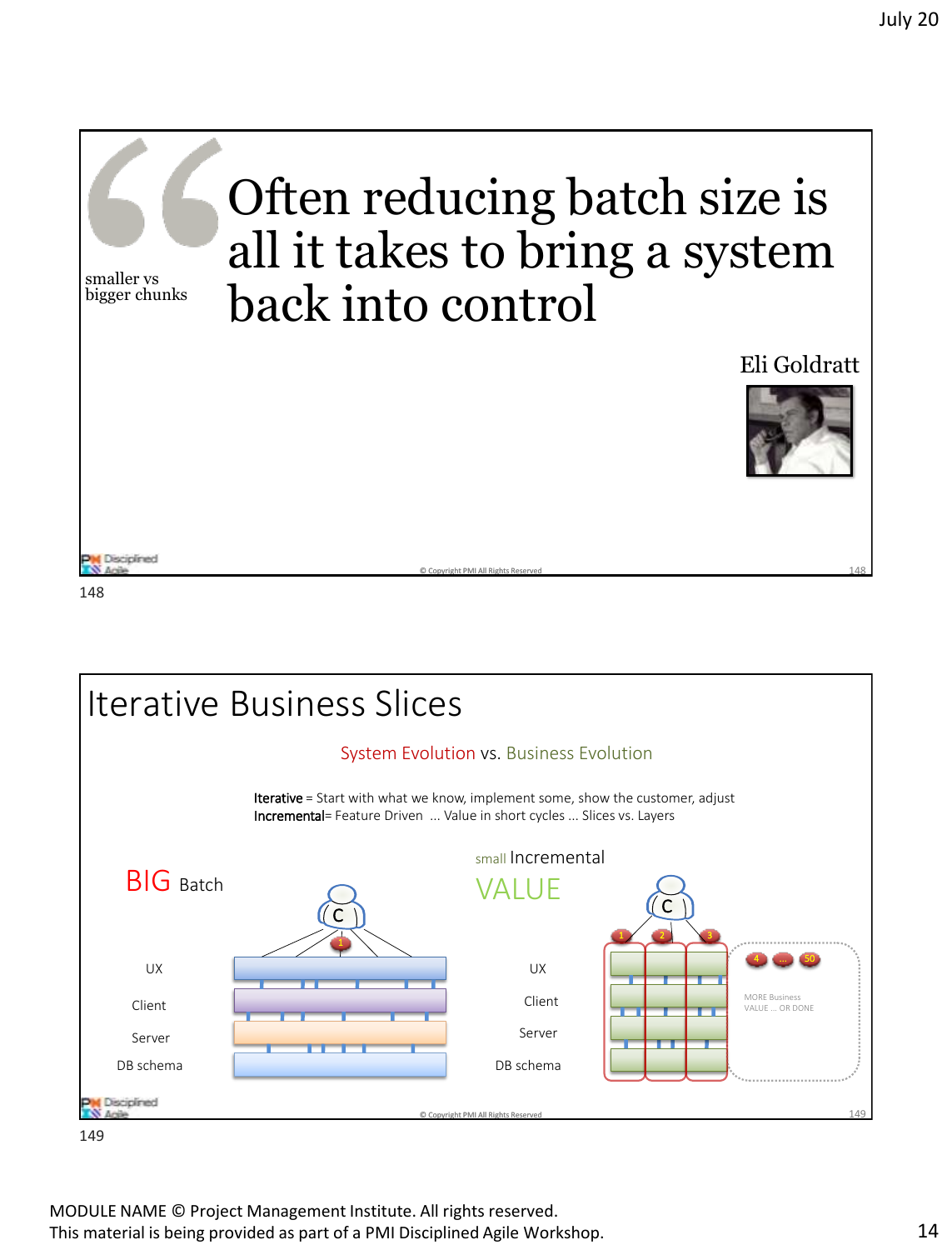



151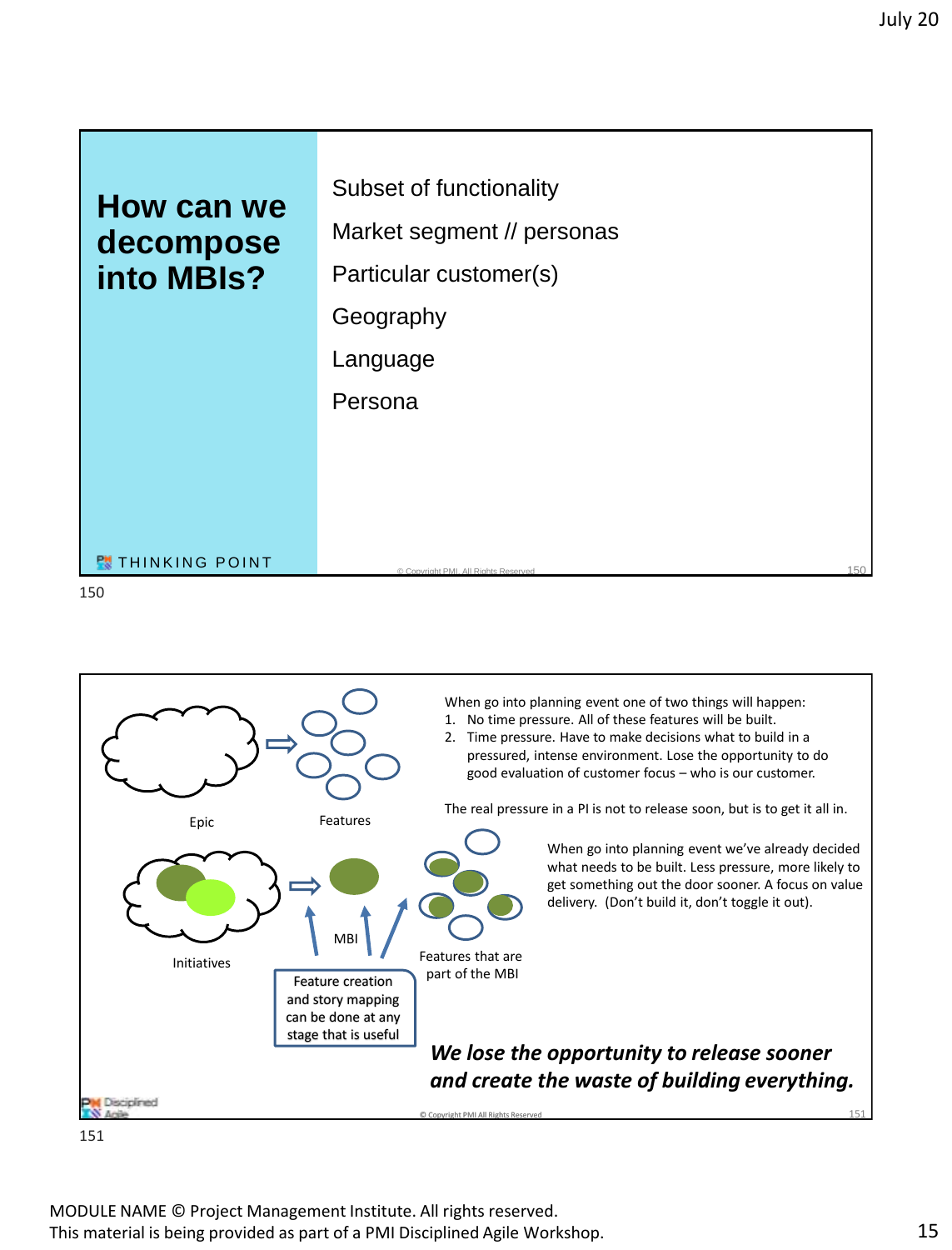

The MBI Checklist is not for governance. It is used to remind teams about what they have decided they need to do to create value in a sustainable manner.

#### **Requirements**

- Who it is for?
- Do use cases exist to describe the value?
- Does it meet the organization's definition of done?
- What's needed to develop it?
- What development teams involved in creating it

#### **Market**

- Who is our target market?
- Geographies involved?
- Functionality?

#### 153

#### **Architectural issues**

- Other capacities needed (e.g., UX, shared services)
- What's needed for release / realization?

#### **Support Groups**

- **Documentation**
- **Marketing**
- **Support**
- Ops

#### **Is there a time of delivery risk?**

If yes, when? Why?

### MODULE NAME © Project Management Institute. All rights reserved. This material is being provided as part of a PMI Disciplined Agile Workshop. 16

### **Minimum Business Increment Checklist**

An example checklist for creating MBIs

© Copyright PMI. All Rights Reserved 153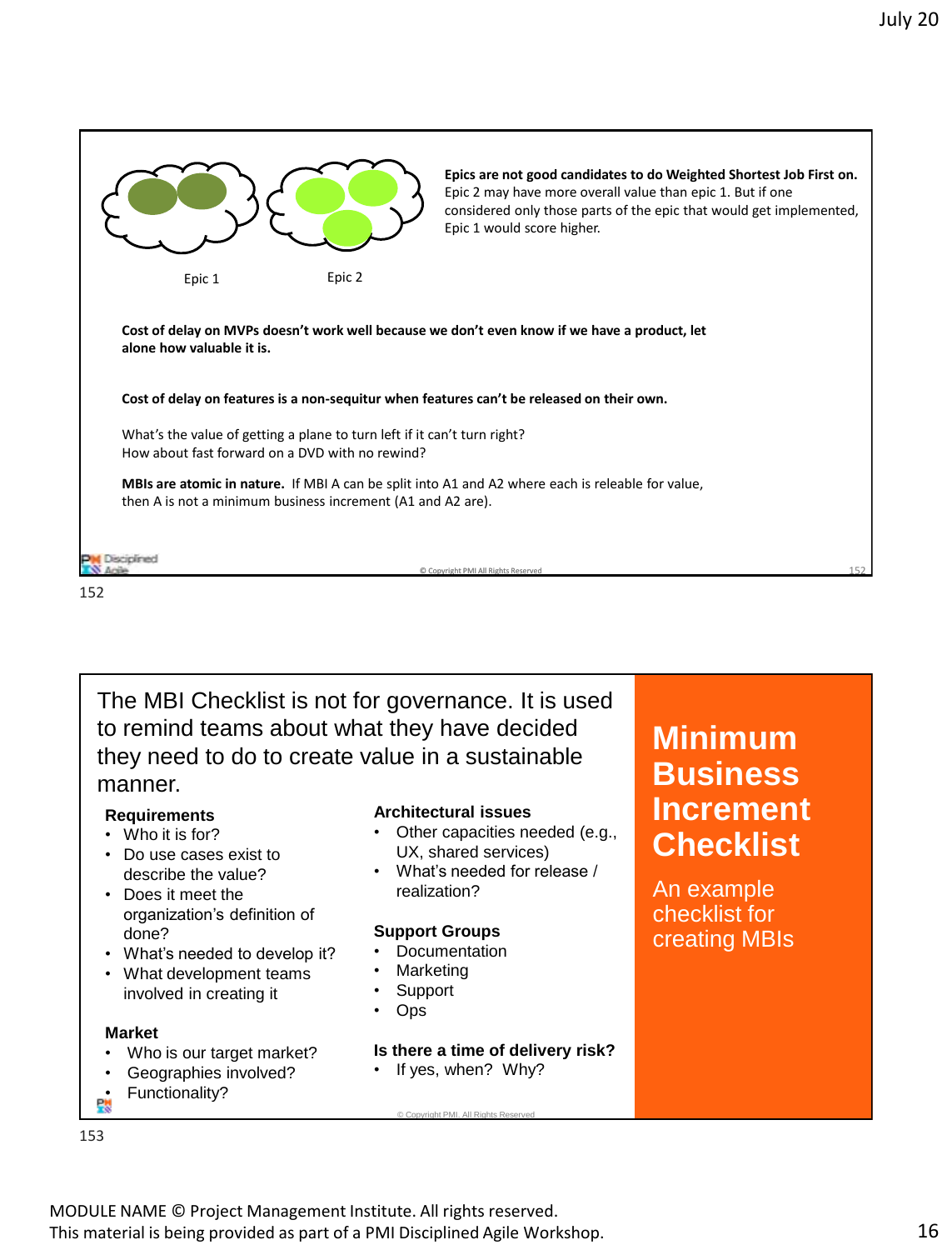